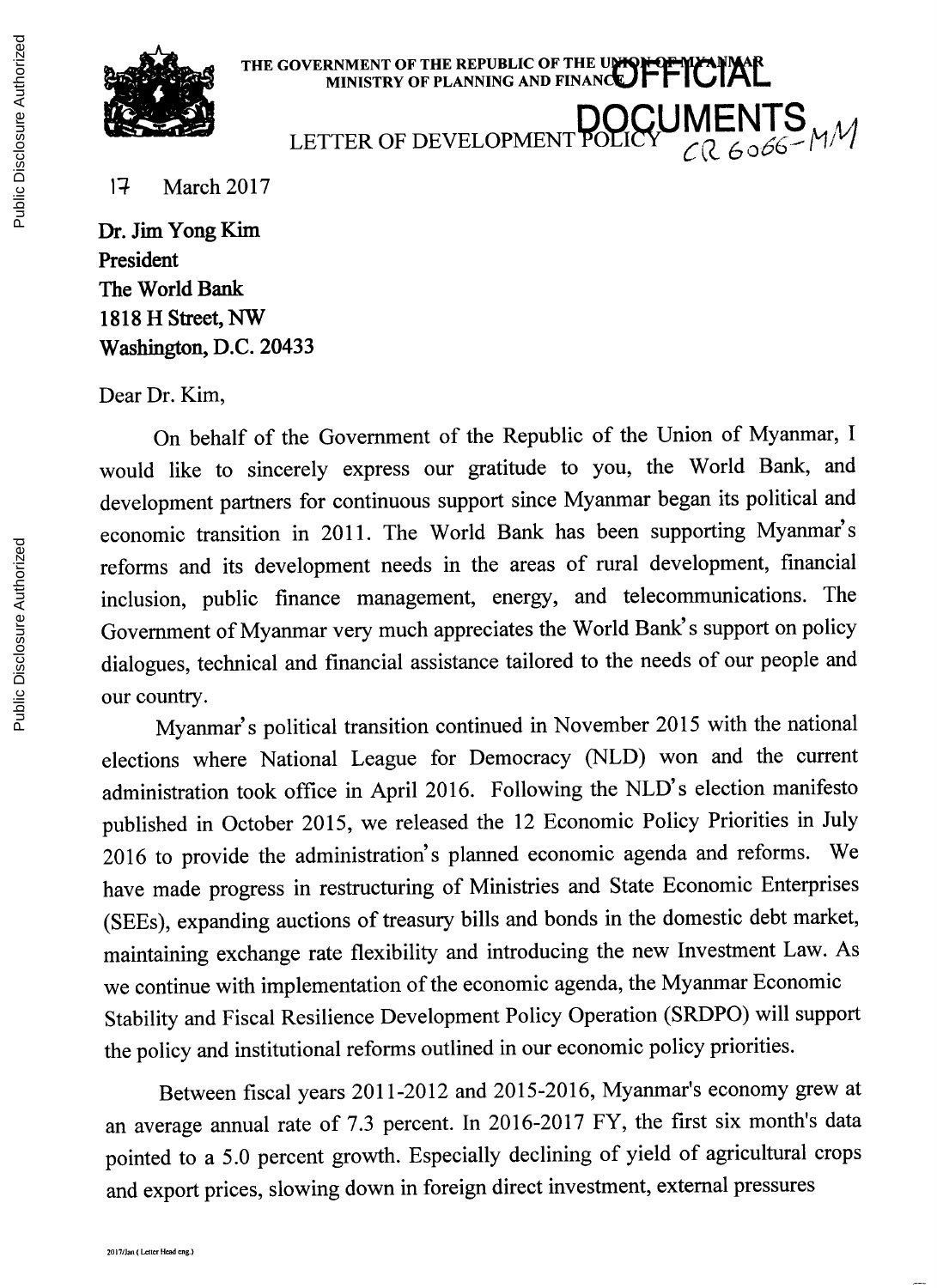including general slowdown in the global economy, declining demand from our main trading partners and decrease in commodity prices contributed to this sluggish growth. Therefore the economy was expected in **2016-2017** with **5.7** percent growth. Despite pressures of face during **2016-2017** FY, we expect a favorable environment next year with plans to diversify export and increased potential for foreign direct investment. We also aim to promote private sector led growth through increased domestic saving and investment as well as availability of more financing options.

**A** key achievement **I** would like to highlight is the move towards policy based budgeting through the use of Medium Term Fiscal Framework (MTFF). The framework is based on macroeconomic indicators including real and nominal **GDP** growth, inflation, exchange rates and import growth. We are also expanding the domestic debt market so that there are more options to finance the budget deficit other than the Central Bank, which has now been limited to a maximum of **30** percent of financing needs for this fiscal year. For the first time, we have published the Executive Budget Proposal to the Parliament prior to approval, Financial Commission Comments on the Proposed Budget, Budget Execution Reports (quarterly and half yearly), Commercial Statements of the State Economic Enterprises Statements from **2015-16** provisional actuals to **2017-18** budget estimates.

Having mentioned our current economic situation, challenges, and some of the key achievements, **I'd** like to summarize the Government fiscal policy for **2017-18** which **I** presented to the Parliament in February **2017.** Our priorities under the Tax Pillar of the Fiscal Policy include establishing a fair and equitable tax administration system in addition to increasing revenue mobilization efforts to finance Union Government's expenditures, controlling inflation, and balancing domestic consumption, investments and savings. The Expenditure Pillar emphasizes the need to continue increasing allocations for education, health and social protection, calls for assigning priority levels in implementation projects and suspend those not in urgent need, regulation of procurement practices, analysis of external loans and grants. Increased expenditure for rural development, electricity and water are also highlighted.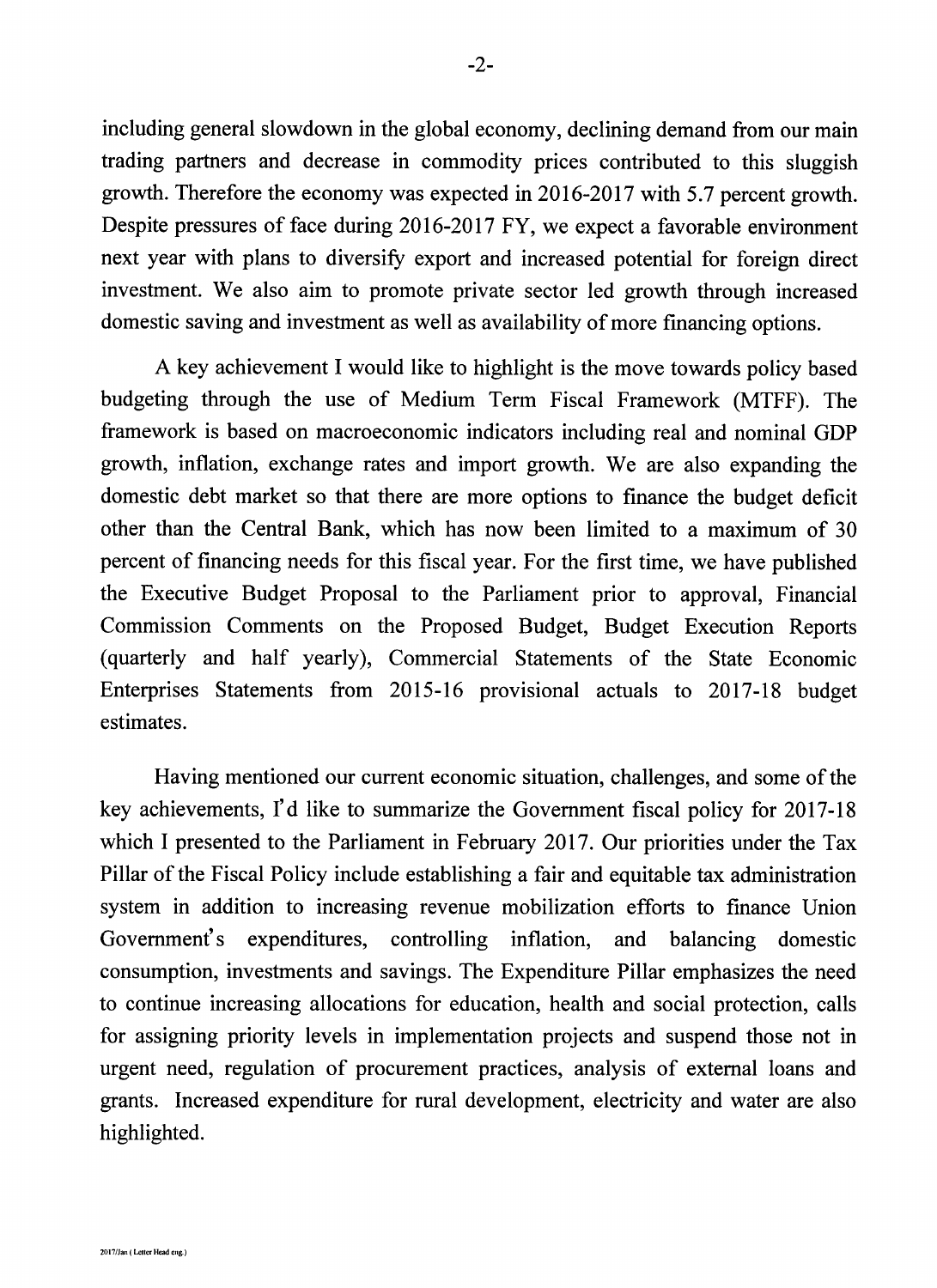**<sup>I</sup>**would like to emphasize that the proposed **SRDPO** comes at a critical time for Myanmar as the country balances fiscal prudence with financing growing development needs amidst a challenging external environment. SRDPO is also poised to support the Government of Myanmar in implementing our Economic and Fiscal Policy Priorities through enhanced coordination with the key economic agencies. SRDPO will directly support the first point in the Economic Policy regarding transparency and strong public finance management under the program's objectives of "Policy-Based Budgeting" and "Effective Public Finance Management'. Key actions within those objectives include policy based budgeting through the use of a rolling medium term fiscal framework with revenue and expenditure projections and adoption of updated Financial Rules and Regulations from **1986** to deliver efficient public services. The updated regulations will in turn have an impact on ensuring efficiency in delivering critical services especially in health and education sectors, the development of which we have indicated as one of our priorities.

Under the objective of **"** State Economic Enterprises' fiscal discipline", actions in SRDPO aim towards transparent operations of SEEs as well as limiting usage of Union's funds for profitable SEEs. These actions support the second point in our economic policy priorities to have more successful SEEs and privatization of some based on performance. Actions under the objective of "Enhancing revenue mobilization" in SRDPO are also in line with our policy priorities to develop a fair and effective tax system to increase revenue. Other key actions included in SRDPO are **1)** adoption of the Public Debt Management Law to centralize public debt management functions at the Ministry of Planning and Finance, 2) application of market interest rates to the government debt, expansion of domestic debt market, and a borrowing plan to limit Central Bank financing of the deficit and **3)** approval of financial viability plan for the electricity power sector so as the operating balance will have a positive balance in five years. These key actions are expected to curb inflation, reduce fiscal pressures, and create fiscal space for public services.

The proposed SRDPO will support our efforts in achieving continuous economic growth, to maintain economic stability and to ensure efficient public spending. Our government therefore requests the World Bank's assistance through this First Myanmar Economic Stability and Fiscal Resilience credit to help tackle